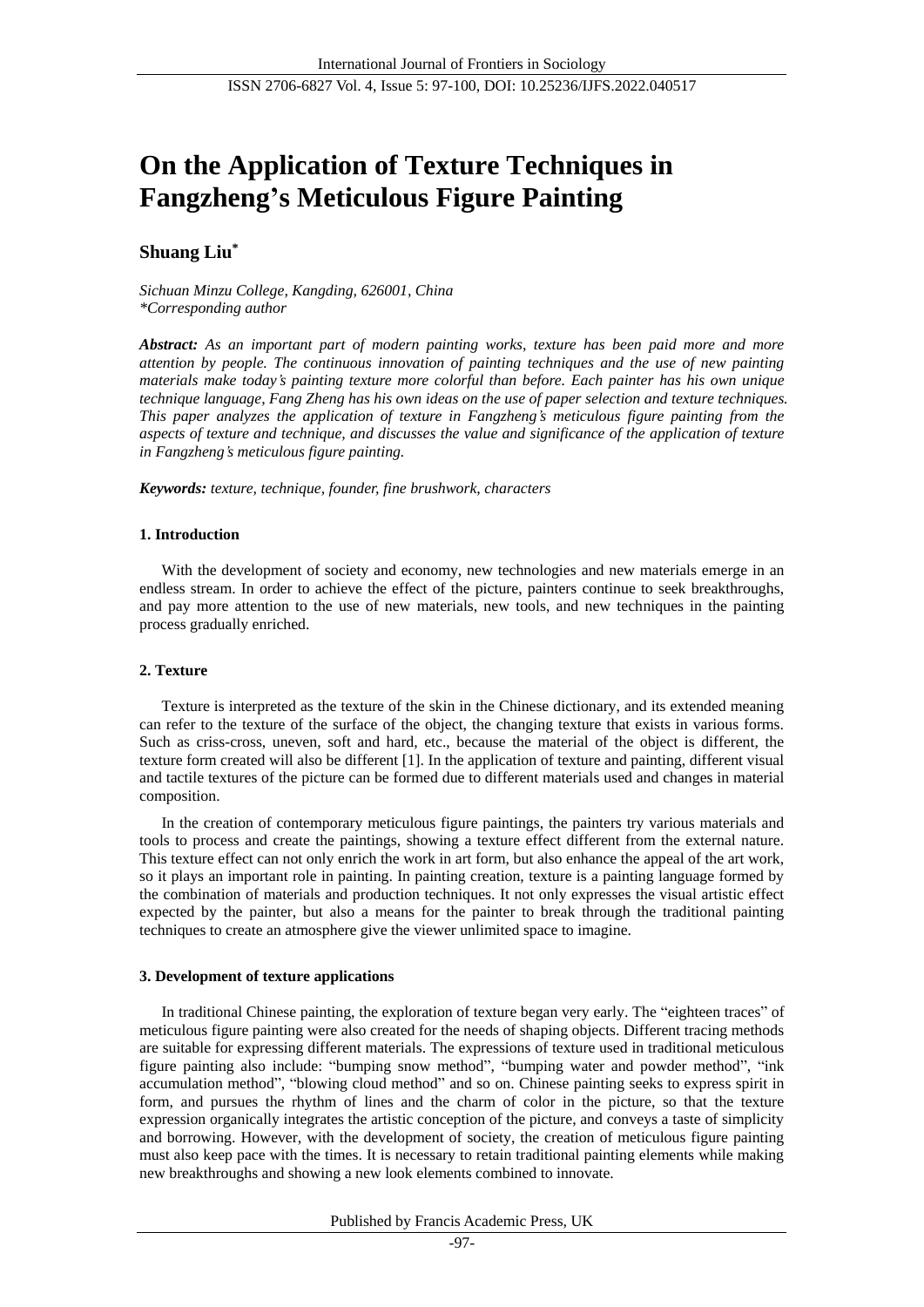## ISSN 2706-6827 Vol. 4, Issue 5: 97-100, DOI: 10.25236/IJFS.2022.040517

In contemporary Chinese painting exhibitions, the proportion of meticulous figure paintings is very large. Each exhibition will have many works of meticulous figure paintings on display, and these works often have the texture effect of production. Lin Fengmian once said in "What Is Our Smooth Road", "The reason why our painters involuntarily walked into the dead end of traditional, imitation, and plagiarism may be because of our raw materials and tools, which compelled us to do so. Where is the place? ... Make up your mind to try on various materials and tools, or try to develop a new tool to replace it, then Chinese painting will definitely have a new way out [2]."

In order to meet the artistic aesthetic needs of modern people, the introduction and practice of texture techniques in contemporary meticulous figure painting meets the needs of contemporary people for diversified beauty and also solves the aesthetic problems of contemporary people. In order to get close to the real society with vivid images and better express rural and urban life, the painters introduced and practiced texture techniques in their paintings, prompting the painters to use an artistic expression language suitable for texture and pictures. The application of texture in meticulous figure painting has gone through a long process of exploration, and the artists have discovered the unique beauty of texture through unremitting exploration.

With the advancement of science and technology, various new materials are constantly being manufactured. There has also been a new development in the art of painting. The main types of textures produced by contemporary meticulous figure painters are the color washing method and the shedding method. For example, painter Tang Yongli used the "shedding method" in the "Dream of Dunhuang" series of works to simulate the mottled and shedding texture of Dunhuang frescoes effect.

Texture production has become an important part of contemporary meticulous figure painting creations. There are various forms of painting tools and materials, such as the use of airbrushes, sandpaper, etc. in the creation of meticulous figure painting. The expression of techniques is also diversified, such as spraying, scratching, foiling, etc., which makes contemporary meticulous figure painting have a wider range of expression and richer visual effects. The types of texture production are also more and more abundant, mainly including kneading paper texture, rubbing texture, inkjet texture, scrubbing texture, additive texture and so on. For example, in Luo Hanlei's "Don't Be Late", the background is sprayed with color to make the background uniform and rich; the texture of rubbing cord flannel is used to draw jeans to highlight the texture of jeans. The method is convenient and makes the picture more realistic,vivid; hand-painted leather-like texture is used on the bicycle seat; coarse-grained mineral pigments are used on the boy's clothes to create a texture effect that can express the texture of the clothes. In Hu Mingzhe's work "Rain", the main character's shirt is collaged with gold foil paper building block texture. On the basis of traditional techniques, he made extensive use of mineral colors, and enhanced the expressiveness of colors by using the graininess of the mineral color material itself. The works of meticulous flower and bird painters Jiang Hongwei and Lei Miao use the scrubbing method to create texture effects. They are often used on the clothes of figures, and the fiber texture of the paper itself is scrubbed to express the texture of the clothes. In the series "The Color of Lace", Fang Zheng uses particles of different shades and mottles to express the texture of clothing flannel, and the large-scale application of the background also has the effect of blurring and increasing the layering of the picture. "Technology is a good expression of function and rationality, and its continuous updating provides a variety of artistic expressions." An image effect created using different tools and expressive techniques.

#### **4. The application of texture in Fangzheng's meticulous figure painting**

The painter Fang is a meticulous figure painter from Hubei Academy of Fine Arts. He uses some textures in the meticulous figure paintings to increase the visual impact of the pictures. Fang Zheng has his own ideas on the use of paper selection and texture techniques. Fang Zheng believes that many effects produced in the creation of cooked rice paper cannot be achieved by cooked silk. Therefore, his creation paper is usually cooked rice paper. His work "Waiting for the Wind" (Figure1) shows a woman and some flying feathers. I don't see the wind, but I can feel the wind in the picture. The picture gives people a solemn, elegant and quiet feeling. In his paintings, the background treatment is the technique of scrubbing the texture. After sanding the cooked rice paper with sandpaper, it is only a flat color block from a distance, but it can be seen from a close-up and can be distinguished in this gray a variety of shades, mottled and thick. He first started the draft of this painting, because feathers are floating in the air, so before sketching the characters, he had to use whitening liquid to draw the feathers, and then draw the line draft. The clothes in this painting are made of lace, and the clothes should be hooked with whitening liquid before painting. After I finished hooking the clothes, I started

Published by Francis Academic Press, UK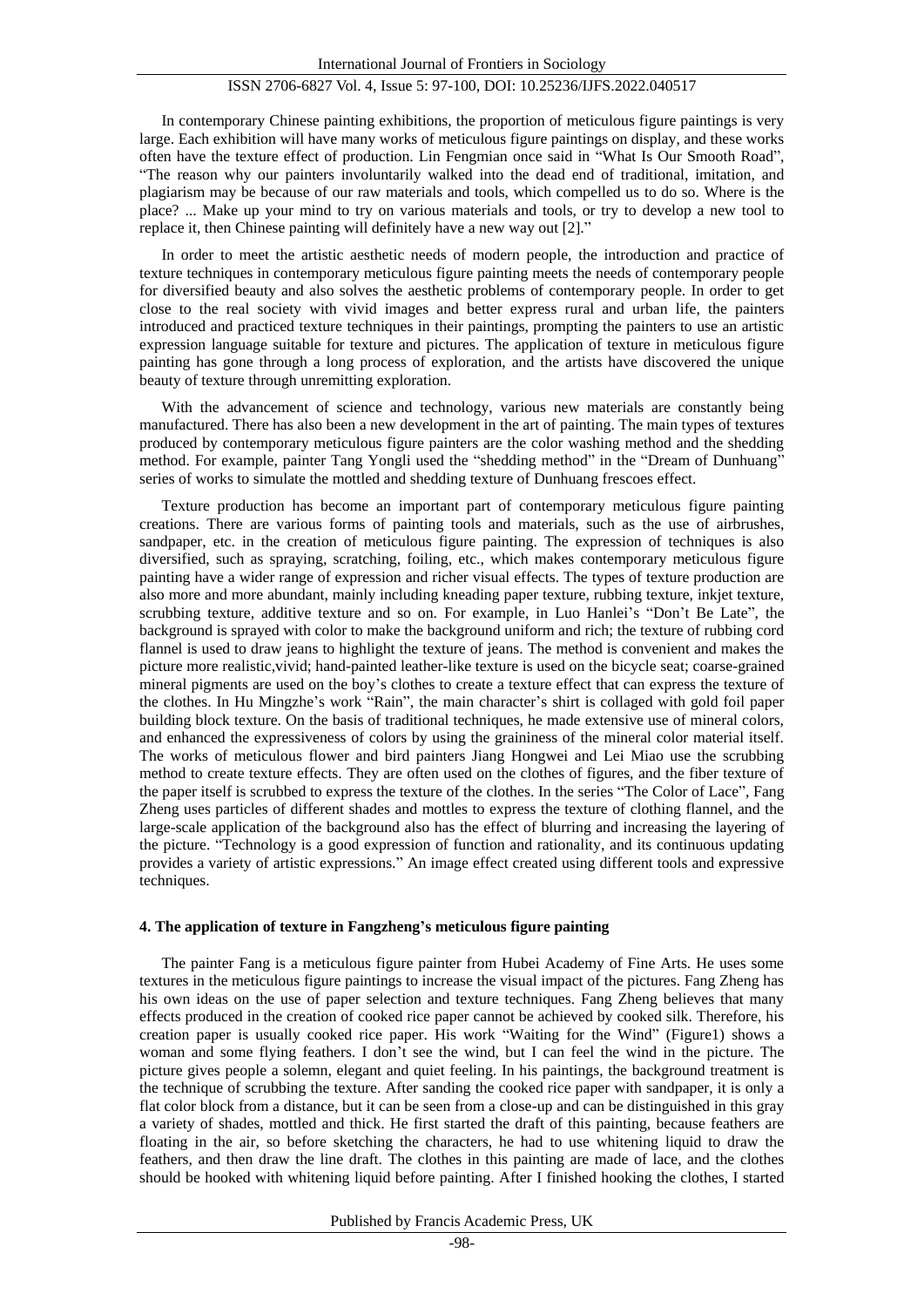## ISSN 2706-6827 Vol. 4, Issue 5: 97-100, DOI: 10.25236/IJFS.2022.040517

to make the background, and I used light ink to paint and dye it a few times to achieve the effect I wanted. After the over-dyeing is completed, there will be pen marks, and then use the technique of scrubbing the texture to deal with the pen marks and other parts. Because the black velvet cloth in front of the girl is darker than the background color, it needs to be covered and dyed several times. Lace clothes also need to be covered with light ink, and the number of flat-painted and covered dyeing is determined according to the desired effect of the picture. When the above steps are completed and the painting is dry, wipe off the whitening liquid on the painting. Take out the sandpaper and cut it into small pieces and sand it on the ink-colored background of the flat coat. The picture has been polished to show some hazy effects. Re-coat and dye a layer of light ink on the background that has been polished with sandpaper to make the scrubbing texture of each part appear. The background of most of Fangzheng's meticulous figure paintings is completed with this technique, similar to the soy sauce tone used by rembrandt. The contrast of shades makes the characters more prominent and the visual impact of the picture is further enhanced to strengthen.



*Figure 1: "Waiting for the Wind" Xuan paper Chinese painting pigments 64×92cm*

Chen Zi once said, "Accurately and exquisitely control materials and techniques, conform to the situation, let the detailed description and large-scale random loose contrast, let the deliberately constructed beautiful broken and the abrupt end of the unfinished feeling, easily and naturally help. I bridge the viewer's visual and spiritual needs for the beauty that they once had but did not realize, and promote visual associations. In this visual way, I externalize the inaccurate mental image in my heart, and complete the ideological and aesthetic relationship with the viewer. The two series of works, "The Color of Lace" and "Lace of Desire", are Fang Zheng's creations about "lace". The lace in his works is not only rich in textured beauty, but also has a different connotation. Lace is a popular clothing material. When worn on women, it has a luxurious beauty and shows the gentleness of women implied in it.



*Figure 2: "The Color of Lace No. 3" on rice paper Chinese painting pigments*

Published by Francis Academic Press, UK